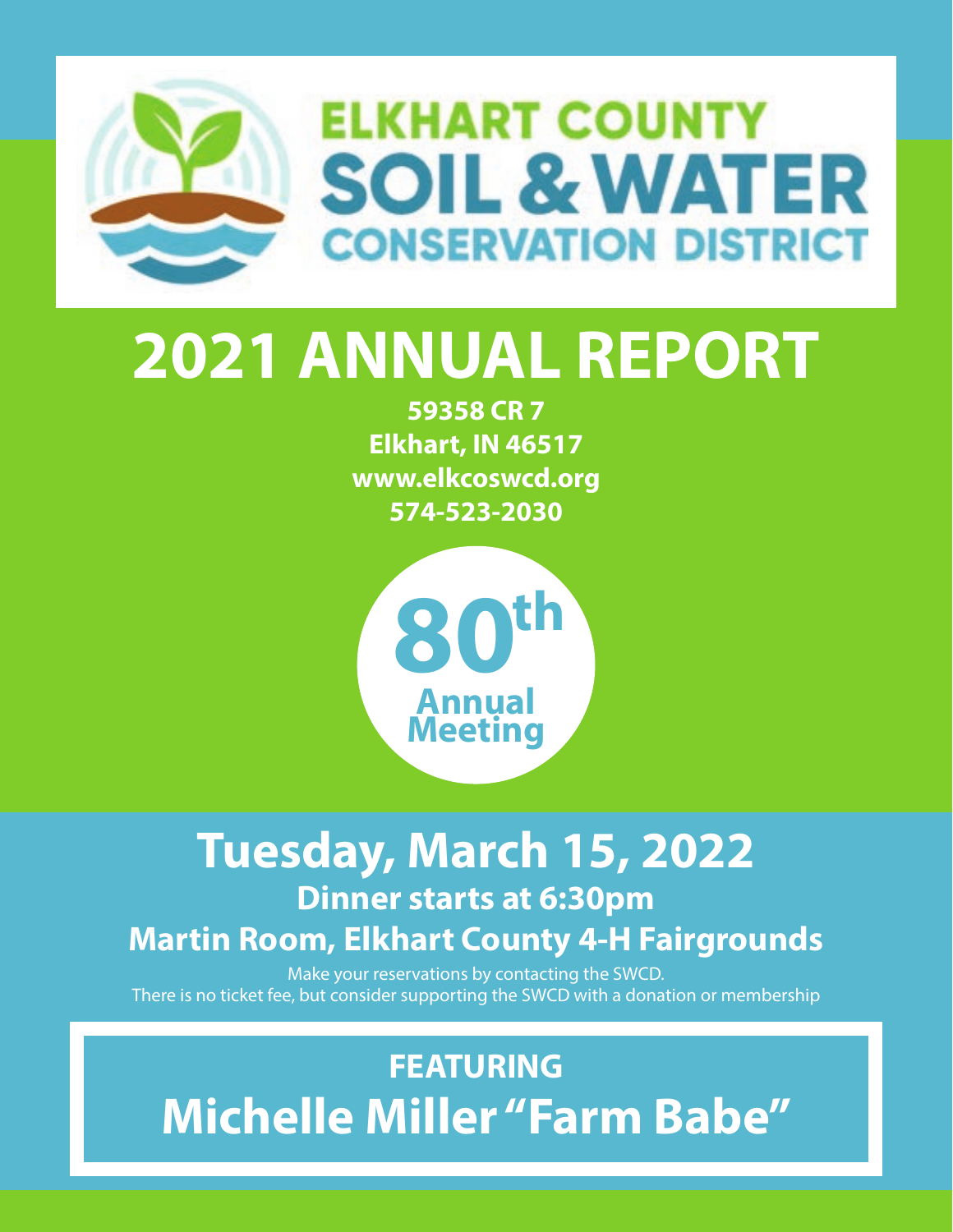# **Letter from the Chairman**

To Elkhart County Soil & Water District Supporters,

2021 was great and exciting year for the Elkhart County SWCD despite the continued challenges the COVID-19 pandemic threw in our path. We did not waiver from our mission. "To assist and educate citizens, land users, and agencies in the wise use of natural resources in Elkhart County." Through your support and participation, and that of our many partners, much has been accomplished. A few highlights of the many things we did this year. We've organized and hosted many meetings, workshops, events and projects some were done in person, others virtually.

Conservationist, Todd Clark, was kept very busy in 2021. Reviewed 136 erosion control plans. Performed 529 construction site inspections and closed out 73 projects. Conservationist, Jenna Wait, whose focus is on education, was invaluable at navigating us through the "tech" side of virtual meetings. Her online education videos she produces are outstanding. You can go to our website and check them out. She also organizes the Indiana Master Naturalist program and had 22 students take the course in 2021.

District Manager Jim Hess, who also is our Ag Conservationist, has been a real innovator for conservation in Elkhart County. He oversees the SWAMP program that puts conversation practices on the land. Including over 14,000 acres of cover crops in 2021. I am looking forward to new innovative programs in 2022, building on the success of SWAMP.

We completed our moved to our new office. For a multitude of reasons, we can now better serve our customers. Our new address is 59358 County Road 7, Elkhart, IN 46517.

I would like to thank the Elkhart County elected officials for your continued support. I would also like to thank the SWCD staff, the SWCD Board, NRCS, and all of our partners who contributed to make 2021 a success. Our challenge continues: To provide leadership, education, and implementation of conservation practices and to utilize and protect our resources to the best of our ability for us and future generations.

To leave it better than we receive it.

Thomas & Kercher

Yours for Conservation, **Thomas Kercher SWCD Board Chair** 



### **Mission Statement**

The Mission of the Elkhart County Soil and Water Conservation District is to assist land users and other agencies in the wise use of natural resources in Elkhart County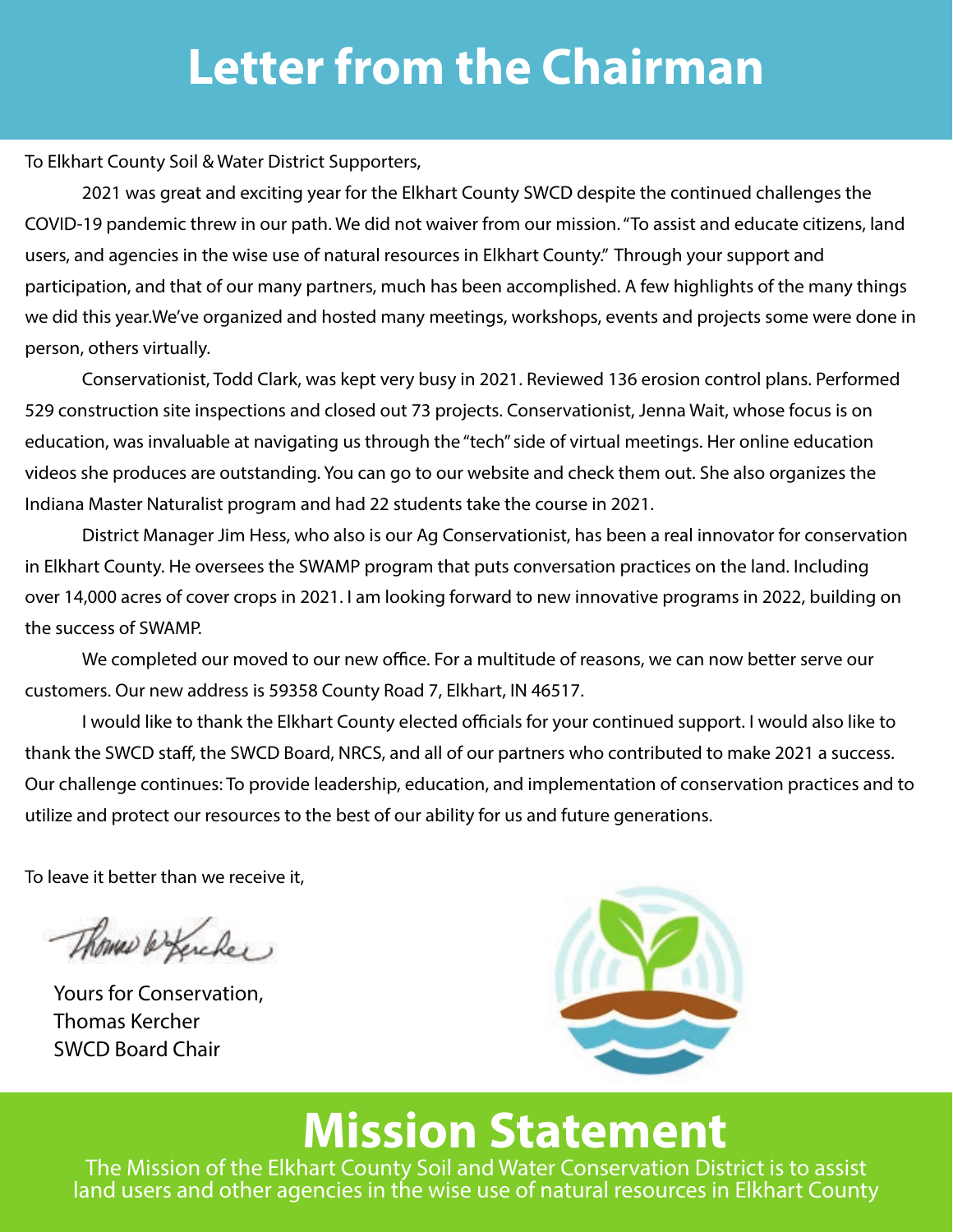# **Elkhart County SWCD Annual<br>Meeting Minutes March 4, 2021**

The 79th annual meeting of the Elkhart County Soil and Water Conservation District (SWCD) was held virtually via Zoom, 19 people attended. The meeting began at 5:00 pm with Jim Hess welcoming everyone to the meeting.

The minutes of the March 5, 2020 annual meeting were approved on a motion by: Michelle Blough and Jason Kauffman. The motion carried. The 2020 Annual Financial Report was approved on a motion Jason Kauffman and Michelle Blough. The motion carried.

Alex Wait, Vice Board Chairman, conducted the supervisor election. He stated the requirements for being a candidate and for voting. He then presented the slate Tom Kercher's term of office will expire at the close of this annual meeting, and he has chosen to run for re-election. No nominations were made from the floor. Motion to reelect Tom Kercher was approved by Michelle Blough and Jason Kauffman.

Jim Hess, District Manager for the SWCD spoke about Agriculture, including the SWAMP program. Jenna Wait, Conservationist spoke about Education highlights, Todd Clark spoke about Urban Conservation in the county.

The Elkhart County SWCD sponsored the awards. Darrell Shover presented the Agriculture awards, Jenna Wait presented Education the award, and Todd Clark presented the urban award. Winners were as follows: Conservation Farmer of the Year Award was Woodsbrook Farms, LLC; Educator of the Year Award was Krista Daniels; River Friendly Farmer Award was Stoney–M Farms; Urban Conservationist of the Year Award was Tony Harman: Friend of the SWCD went to Mike Yoder.

Alex Wait, Vice Board Chairman announced that Tom Kercher was elected to a three-year term. ISDA Support Specialist, Heath Hurst, will administer The Oath of Office at our Board meeting for Tom Kercher, and the reappointment of Supervisor, Darrell Shover.

The meeting adjourned by Vice Board Chairman, Alex Wait, at 5:35 pm

**Thomas Kercher** 

**Dale Leer** Board Member

Dean Rink Board Member **Lora L. Atkins** 

**Darrell Shover** Board Member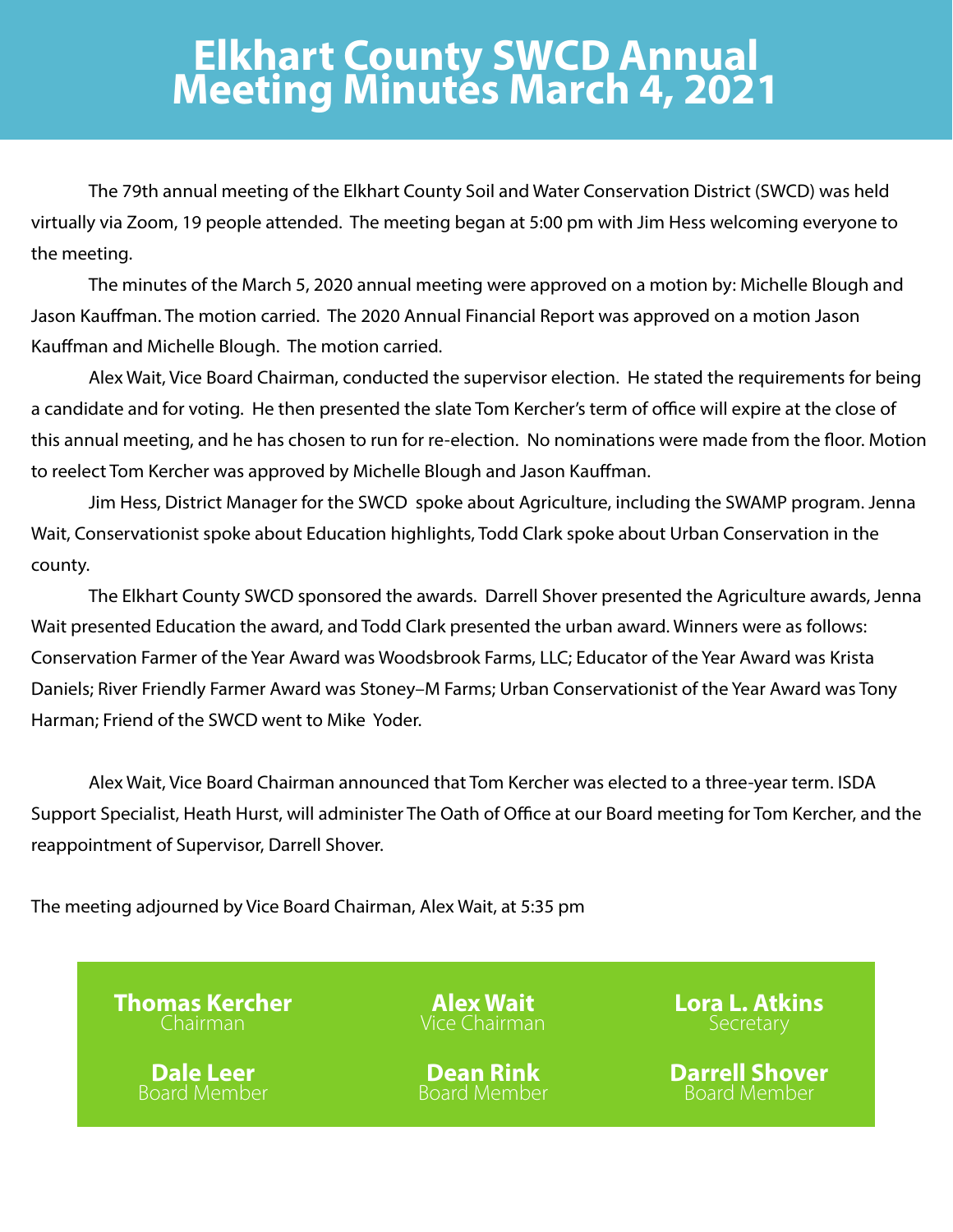### **2021 Conservation Highlights Featured at 80th Annual Meeting**

 The 80th Annual Meeting of the Elkhart County Soil and Water Conservation District (SWCD) will be held on Tuesday, March 15, 2022. We will highlight the conservationists and conservation activities in Elkhart County that contributed to conservation in 2021. The meeting will be held in the Martin Room of the Elkhart County Community Building on the 4-H Fairgrounds in Goshen. Dinner starts at 6:30 p.m. There is no fee to attend, but reservations are requested, and donations or affiliate memberships are accepted.

This Annual Meeting provides the District with an opportunity to share activities and provide a financial accounting of the year. We will recognize the adults and youth who have advanced conservation efforts in the county in 2021. A preview of those receiving recognition is available in this report.

As 2021 is our 80th anniversary we are looking back and reflecting on how we got where we are and the importance of each partnership that worked together to get us here. As we remember the past, we also look to the future to continue to build a legacy of conservation for generations and generations to come. An important item on the agenda is the election of a member to the Elkhart County Soil and Water Conservation District Board of Supervisors. Every county in Indiana has a Soil and Water Conservation District. Each District is supervised by a board of local landowners who are responsible for the policies and programs of the SWCD. This board has five members; two are appointed for three-year terms and three are elected for three-year terms. Darrell Shover was appointed to his term, which will expire in two years. Dean Rink holds the other appointed position and that term will expire next year. The elected positions are staggered, with one elected supervisor's term expiring each year. Dale Leer has one year remaining in his term of office and Tom Kercher has two. Alex Wait's term of office will expire at the close of this annual meeting, and he has agreed to run for re-election. Alex Wait, Elkhart, has been an Elkhart County SWCD supervisor since February 2010. A Concord High School graduate, he farms and works as an excavating contractor. In addition to serving on the SWCD board, he is on the Elkhart County Farm Bureau board, and is a 4-H Leader. Alex has experience with filter strips, grassed waterways, and cover crops.

Nominations can be made from the floor by anyone eligible to vote in the election. Anyone who attends the Annual Meeting, is of legal voting age, and occupies land in Elkhart County is eligible to vote in this SWCD supervisor election. An individual may also vote if they attend; are of legal voting age; and represent a firm, company, or corporation that occupies land located within Elkhart County. Eligible individuals include the owner and tenant of the same land; as well as any owner's or tenant's spouse.

If you are interested in supporting the SWCD with an affiliate membership, you can be recognized at our 80th annual meeting. Individual/family affiliate memberships are available for a donation of \$25 or more. Your membership will be recognized at least twice a year in our monthly newsletter Grass Roots, and during the slide show at the annual meeting. Second tier or business memberships are available for an annual donation of \$125 or more. Second tier membership guarantees at least two business card sized ads in our monthly newsletter Grass Roots and recognition at our 80th Annual Meeting during the slide show.

 Make your reservations for the 80th annual meeting of the Elkhart County SWCD by visiting www.elkcoswcd.org, calling (574) 523-2030 or stopping in our office at 59358 CR 7, Elkhart, IN.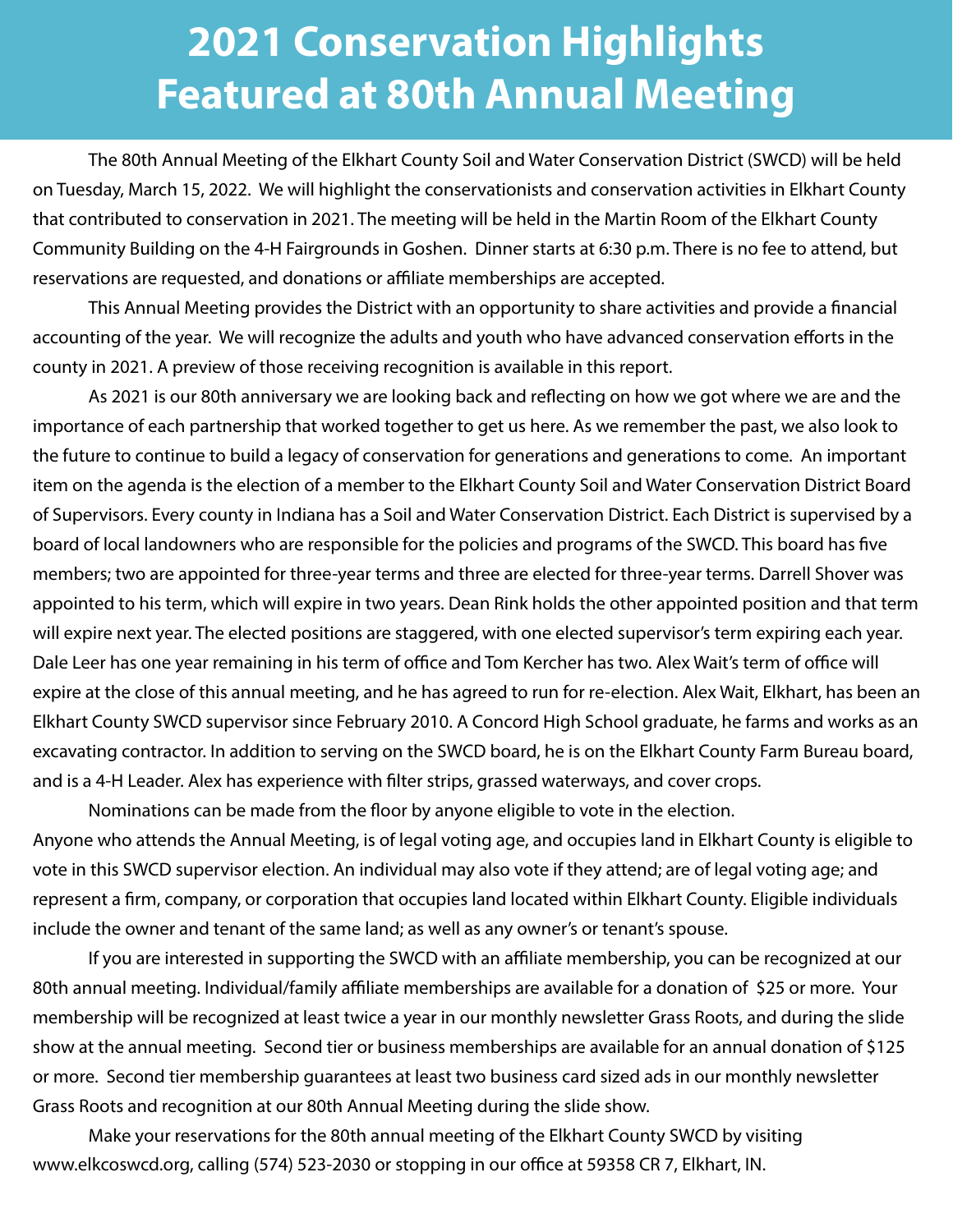#### 2021 Annual **Financial Report**

Form approved by State Board of Accounts, 2002

ANNUAL FINANCIAL REPORT OF Elkhart COUNTY SWCD January 1, 2021 through December 31, 2021.

File an Annual Financial Report with SBOA by March 1, 2022 (via Gateway) and send this form to your ISDA District Support Specialist by March 31, 2022.



| <b>RECEIPTS</b>                                                   | \$66,565.63                                                                                                                                                                                                                                    |
|-------------------------------------------------------------------|------------------------------------------------------------------------------------------------------------------------------------------------------------------------------------------------------------------------------------------------|
|                                                                   |                                                                                                                                                                                                                                                |
| State for District Operations                                     | \$10,000.00                                                                                                                                                                                                                                    |
| Clean Water Indiana Grant                                         | \$0.00                                                                                                                                                                                                                                         |
| County for District Operations                                    | \$0.00                                                                                                                                                                                                                                         |
| Federal and State Funds (not CWI)                                 | \$0.00                                                                                                                                                                                                                                         |
| Non Government Grants                                             | \$0.00                                                                                                                                                                                                                                         |
| Other Grants (List)                                               | \$0.00                                                                                                                                                                                                                                         |
| <b>Total Intergovernmental Receipts</b>                           | \$10,000.00                                                                                                                                                                                                                                    |
| Equipment Rental & Farm Income.                                   | \$0.00                                                                                                                                                                                                                                         |
| Donations & Memberships                                           | \$1,930.00                                                                                                                                                                                                                                     |
| Other Charges for Services (Example, Rule 5 inspections)          | \$0.00                                                                                                                                                                                                                                         |
| Other Charges for Services (Describe)                             | \$0.00                                                                                                                                                                                                                                         |
| Other Charges for Services (Describe)                             | \$0.00                                                                                                                                                                                                                                         |
| <b>Total Charges for Services</b>                                 | \$1,930.00                                                                                                                                                                                                                                     |
| Advertising                                                       | \$0.00                                                                                                                                                                                                                                         |
| Annual Meeting Income                                             | \$0.00                                                                                                                                                                                                                                         |
| Interest from Checking, CDs, Savings, Etc.                        | \$191.03                                                                                                                                                                                                                                       |
| Reimbursements & Refunds (From County Government)                 | \$8,398.36                                                                                                                                                                                                                                     |
| Sale of Used Equipment                                            | \$0.00                                                                                                                                                                                                                                         |
| Sales Income                                                      | \$5,259.80                                                                                                                                                                                                                                     |
| Workshop/Field Day Income                                         | \$3,800.00                                                                                                                                                                                                                                     |
| Other Miscellaneous Revenue (AR Sandbox Rental)                   | \$1,000.00                                                                                                                                                                                                                                     |
| Other Miscellaneous Revenue (Registration Fee Refund)             | \$970.00                                                                                                                                                                                                                                       |
| Other Miscellaneous Revenue (Shipping & DNR Tree Handling)        | \$47.00                                                                                                                                                                                                                                        |
| <b>Total Miscellaneous Revenue</b>                                | \$19,666.19                                                                                                                                                                                                                                    |
| Sub-Total (before investment activity)                            | \$31,596.19                                                                                                                                                                                                                                    |
| Sale of Investments (CDs, saving accounts, transfers).            | \$0.00                                                                                                                                                                                                                                         |
| TOTAL (balance forward + receipts + investments)                  | \$98,161.82                                                                                                                                                                                                                                    |
| <b>DISBURSEMENTS</b>                                              |                                                                                                                                                                                                                                                |
| Capital Outlays (Equipment)                                       | \$1,665.91                                                                                                                                                                                                                                     |
| Annual Meeting Expenses                                           | \$500.00                                                                                                                                                                                                                                       |
| Audit Expense                                                     | \$583.00                                                                                                                                                                                                                                       |
| Bonding and Liability Insurance                                   | \$0.00                                                                                                                                                                                                                                         |
| Clean Water Indiana Projects or other State grant funded projects | \$0.00                                                                                                                                                                                                                                         |
| Conservation Education Programs                                   | \$4,708.60                                                                                                                                                                                                                                     |
| Contractual Services                                              |                                                                                                                                                                                                                                                |
| Cost-Share Projects/Federally-Funded                              | \$0.00                                                                                                                                                                                                                                         |
| Cost-Share Projects/SWCD-Funded                                   | \$0.00                                                                                                                                                                                                                                         |
| CWI Payments to other SWCDs                                       | \$0.00                                                                                                                                                                                                                                         |
| Dues & Subscriptions                                              | \$2,955.00                                                                                                                                                                                                                                     |
| Employee Salaries Paid by District                                | \$0.00                                                                                                                                                                                                                                         |
| Office Supplies                                                   | \$2,883.33                                                                                                                                                                                                                                     |
| Other Services & Charges                                          | \$1,847.50                                                                                                                                                                                                                                     |
| Postage & Delivery Expenses                                       | \$0.00                                                                                                                                                                                                                                         |
| Printing/Copying Expense                                          | \$0.00                                                                                                                                                                                                                                         |
| Rent                                                              | \$0.00                                                                                                                                                                                                                                         |
| Repair Expenses                                                   | \$0.00                                                                                                                                                                                                                                         |
| Sales Tax Paid to IN Dept. of Revenue                             | \$209.21                                                                                                                                                                                                                                       |
| Supervisor Per Diem                                               | \$0.00                                                                                                                                                                                                                                         |
| Supplies for Resale                                               | \$1,035.00                                                                                                                                                                                                                                     |
|                                                                   | \$0.00                                                                                                                                                                                                                                         |
|                                                                   |                                                                                                                                                                                                                                                |
| Telephone or Other Utilities                                      |                                                                                                                                                                                                                                                |
| Travel/Lodging/Mileage/Registration/Meals                         |                                                                                                                                                                                                                                                |
| Workshop/Field Day Expense                                        |                                                                                                                                                                                                                                                |
| Other Disbursements (Ex. Contribution Agreement)                  |                                                                                                                                                                                                                                                |
| Other Disbursements (AR Sandbox)                                  |                                                                                                                                                                                                                                                |
| Other Disbursements (Tree Sale Expenses)                          |                                                                                                                                                                                                                                                |
| Other Disbursements (Credit Card Fee - Square)                    |                                                                                                                                                                                                                                                |
| <b>Total General Government Disbursements</b>                     |                                                                                                                                                                                                                                                |
| Sub-Total (before investment activity)                            |                                                                                                                                                                                                                                                |
| Purchase of Investments (CDs saving accounts, transfers)          |                                                                                                                                                                                                                                                |
| TOTAL DISBURSEMENTS (disbursements + investments)                 |                                                                                                                                                                                                                                                |
| <b>BALANCE AT DECEMBER 31</b>                                     |                                                                                                                                                                                                                                                |
| <b>CLAIMS PAID BY COUNTY</b>                                      |                                                                                                                                                                                                                                                |
| Salaries                                                          |                                                                                                                                                                                                                                                |
| Fringe                                                            |                                                                                                                                                                                                                                                |
| Other                                                             |                                                                                                                                                                                                                                                |
| <b>INVESTMENT INVENTORY</b>                                       |                                                                                                                                                                                                                                                |
| Beginning Investments                                             |                                                                                                                                                                                                                                                |
| <b>Ending Investments</b>                                         |                                                                                                                                                                                                                                                |
| Change (+/-)                                                      |                                                                                                                                                                                                                                                |
| <b>CASH BOXES</b><br>Petty Cash                                   | \$2,973.69<br>\$0.00<br>\$0.00<br>\$1,000.00<br>\$1,493.05<br>\$113.34<br>\$21,967.63<br>\$21,967.63<br>\$0.00<br>\$21,967.63<br>\$76,194.19<br>\$228,483.46<br>\$120,027.80<br>\$61,882.84<br>\$70,568.48<br>\$70,665.03<br>\$96.55<br>\$0.00 |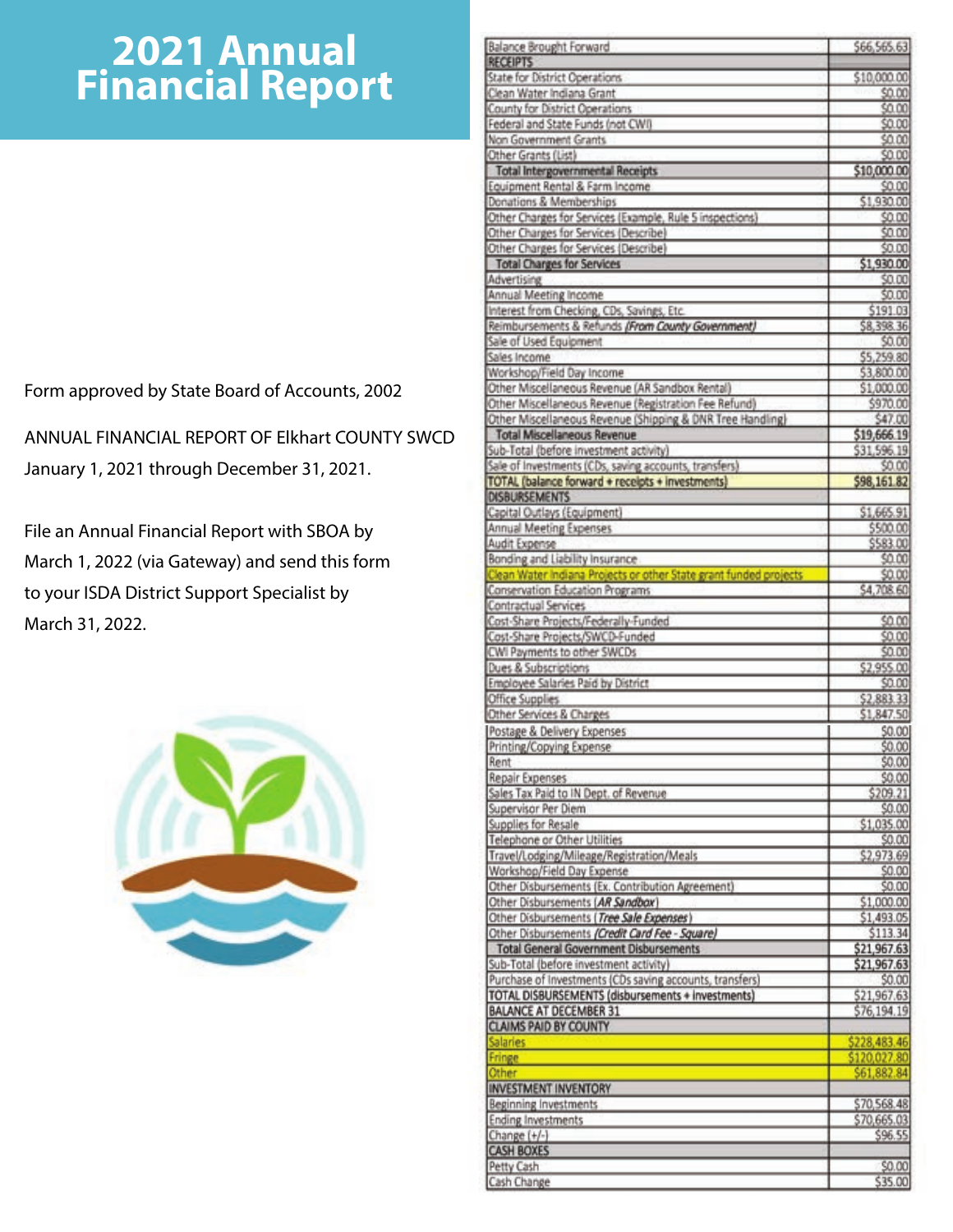#### **River Friendly Farmer of the Year: Woodsbrook Farms Inc.**

In these days of water quality concerns, there are those that are utilizing conservation practices on their farms that



are protecting waterways and water quality in Indiana and beyond. In Elkhart County, the Blough family, Woodsbrook Farms Inc. of Middlebury, is among 31 farmers who received the statewide award of "River-Friendly Farmer". This award, hosted by the Indiana Association of Soil and Water Conservation Districts (IASWCD), recognizes landowners and farmers in the state of Indiana for the work they do on their land to protect Indiana's natural resources. The Elkhart County SWCD nominated Woodsbrook Farms Inc. for the award based upon their farm management practices. Some of the conservation practices that are used on the Blough farm are conservation crop rotations, nutrient and manure management plans, filter strips, and cover cropping. The livestock conservation practices that are being used are pasture renovation, pollinator strips, rotational grazing, exclusion fencing, watering systems, and heavy use areas. Since 1999, key conservation and agricultural organizations have sponsored the River Friendly Farmer (RFF) Program. The statewide initiative recognizes farmers, who through good production management practices, helps keep Indiana's rivers,

lakes, and streams clean. The River-Friendly Farmer Award has been presented by the IASWCD and sponsored by the 92 SWCDs and Indiana Farm Bureau, Inc. This year's group of award winners brings the total number of River-Friendly Farmers in Indiana since the awards beginning to 992.



#### **Conservation Farmer of the Year: Brookins Farms Inc.**

Mark Brookins and family farming operation consists of corn, soybeans, and chickens. They have been no-tilling a large portion of their farming operation for nearly 6 years, which has improved water infiltration and reduced surface water runoff. In addition to minimizing tillage, Brookins' have added cover crops on their farm with the goal of building organic matter. They have found that no-till combined with cover crop has helped reduce moisture loss and has improved soil quality. They also follow nutrient & pest management plans to optimize fertilizer & herbicide

applications, using the smallest amount possible to get maximum results. In addition to the conservation practiceson the land, they have constructed a manure storage facility, so that the chicken manure can be utilized to its fullest potential. Mark's goal is to make sure he implements "wise use" practices to help his farming operation have an impact on the future. These conservation practices directly help the Turkey Creek Watershed that affects the water quality of the Elkhart River. The reduced soil erosion and improved water quality creates not only healthier soil, but also greater return on investment for Brookins Farms. Mark has also been involved with many of the SWCD's field days and activities throughout the years, helping to encourage others to implement cover crops and conservation practices around the county. The Elkhart County SWCD thanks Mark Brookins of Brookins Farms Inc. for being a good steward of the land.

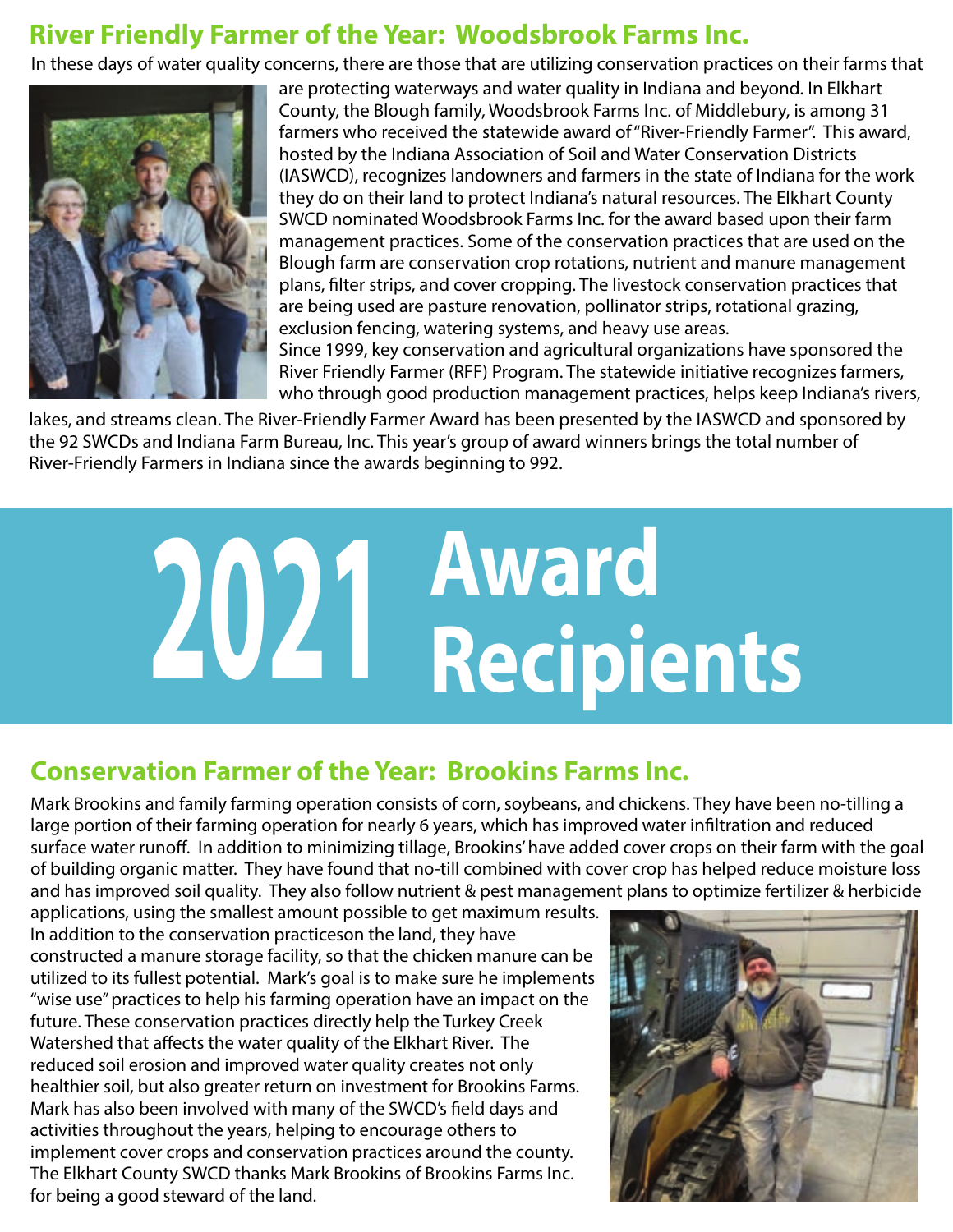#### **Educator of the Year: Jeff Zavatsky**

Jeff stepped into the role of director of the Elkhart Environmental Center at the end of 2020 and blew us away with his passion and drive for education. His first year on the job, Jeff took the Indiana Master Naturalist course through



the SWCD. Even though he was a student, he was a great leader in the class and was always willing to help. Beyond the class, Jeff helped the SWCD with a few events, one of which was two days long and quite the drive. Jeff is an educator who has a wide range of life experience that help him excel at his job. Since starting his position at the EEC, Jeff has taken on many land management projects that make education a little easier and accessible for people visiting. Jeff is kind, caring, knowledgeable, and always has some funny story to make anyone laugh. Thank you Jeff for being an excellent resource and educator in Elkhart County.

#### **Urban Conservations of the Year: Greg Jones**

The 2021 Urban Conservationist of the Year is Greg Jones from Panzica Building Corporation. Over the past year, Greg has worked on the Beacon Health Clinic of Nappanee project and, most recently, at the Beacon Health Clinic of Dunlap. He has been in the construction industry for over 37 years and has been a project superintendent with

Panzica since 2018. Greg is being recognized for this award not because of how perfect things have gone for him, rather his ability to overcome water issues, willingness to problem solve, and ambition to ensure the job is done right. Greg is a born and raised South Bend native and has a wife of 38 years, Laureen, and two daughters Kaila and Kelsey. When I asked Greg his thoughts on clean water he told me this: "Clean water is vital to all living creatures, and in our region we are very blessed to have abundant water resources, including lakes, rivers and aquifers. Good stewardship of these precious resources, especially in the planning and management of new construction, is something I personally and the entire Panzica Building Corporation team take very seriously. Being forward-looking and making the effort to properly protect our sources and watersheds is at the core of sustainability and a responsibility we owe all future generations, to leave things better than we



found them." I couldn't agree more! The SWCD congratulates Greg and I personally look forward to working with him many years to come!

#### 2021 Friend of the SWCD: John Bowers

John Bowers is our Friend of the SWCD this year. John serves as director of the Elkhart Co. landfill. John spends his days thinking and talking about how to deal with what others have discarded. John is constantly on the lookout for ways to work more productively. With that, John helped the SWCD and created our new habitat. John met with us years ago and said, "You need your own office, let me get you an office." After a while, it made sense that we needed to take on ownership of conservation programs in the county and work with all the other county departments. John helped get that started by renovating what we now call our home. Thank you John for creating a great environment for the SWCD. Thank you John for being such a good steward to the community and the Elkhart County SWCD.

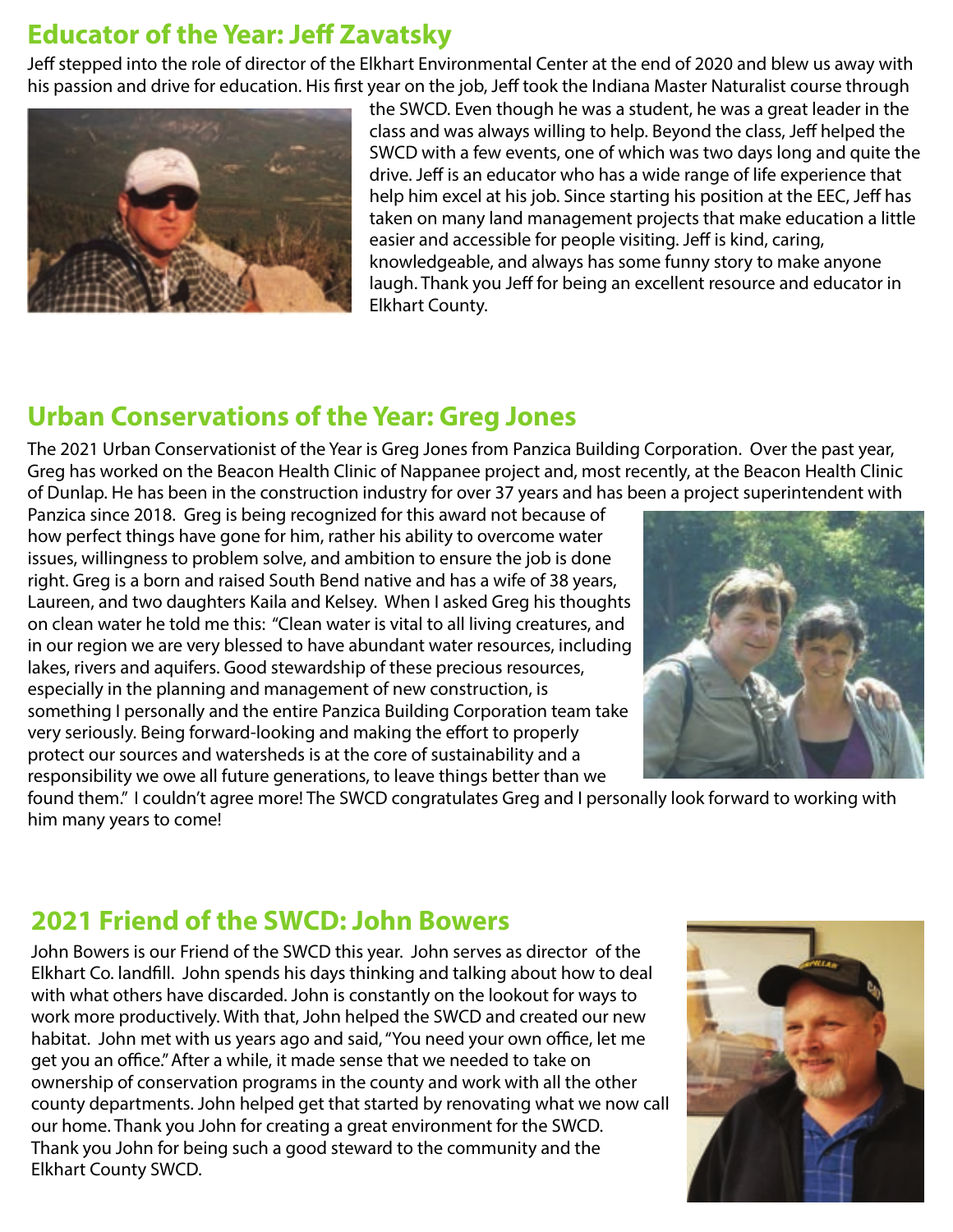# **Education Highlights**

 As an SWCD, it our duty to educate the public and local landowners on the wise use of natural resources. Despite challenges thrown our way in 2021, we were able to reach 210,928 people through our education efforts. We try to reach people on many levels through workshops, large events, school presentations, social media, our website, and monthly publications.

 As we do every year, we hosted an Indiana Master Naturalist course where 22 adult students learned about the many aspects of natural resources in Elkhart County. This year we were able to offer two scholarships thanks to the Elkhart County IMN alumni group and the Indiana State Alumni group.

 We enjoyed many hours in the classrooms throughout the county facilitating lessons on natural resources. One of the highlights was the Northridge field trips to Riverbend Park in Middlebury. 8th grade students from Northridge participated in real life water quality testing in the Little Elkhart River. They learned how to test for chemical, physical, and biological attributes that indicate water quality and what each of those means for life in the water. The transportation for the field trip was paid for by the Greater Elkhart Co. Stormwater Partnership.

 Another high point in education in 2021 was the JA Jobspark career event where we reached over 4,000 students. We collaborated with the Elkhart County Parks and the Elkhart Environmental Center (EEC) where we demonstrated career pathways in natural resources. The Augmented Reality Sandbox was a big hit with the students as well as the EEC solar and wind display and the many native animals Elkhart County Parks exhibited.

 Now that 2021 has ended, we are looking forward to another great year in education at the SWCD. We will continue with our yearly efforts, but we hope to expand on some things such as our Augmented Reality Sandbox and our Rain Garden program and updating our website. Here is to another great year!



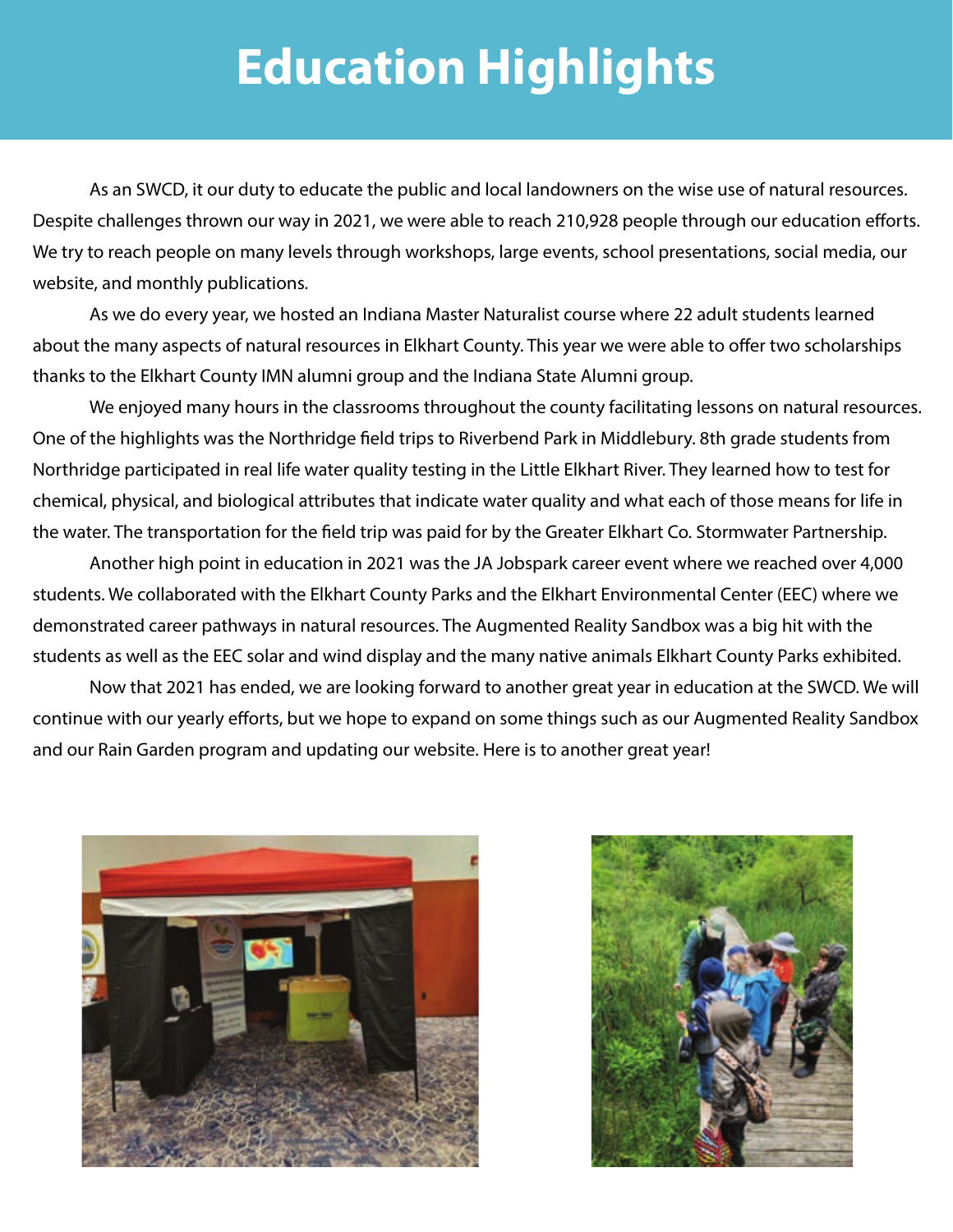## **State of Stormwater**

 Normally, this would be where I would talk about how surprised I was at the amount of projects we reviewed (136 over 1 acre), the inspections that were performed around the county (529 by the SWCD alone), and acres that were gobbled up by new development (well over 1000), but this year is a little different. Although we are hitting new heights with all of these categories, none of this was actually a surprise, rather something I saw coming with the momentum that had started late in 2020. Jim and I often share a laugh when we discuss the proverbial "kicking of the tires" business owners are no longer wasting time with as they sign the check for the new addition or brand new building they have been wanting for so long.

 With this major increase in development on the horizon, my relationship with The Greater Elkhart Stormwater Partnership was made a priority and through the year the SWCD has facilitated monthly meetings (or as we lovingly call them, Powwows) to ensure clean water is at the forefront of all we do. These meetings have been critical in formulating a unified approach to the education of contractors and land-users ensuring they have the best interest of our waterways in mind. With the introduction of the new Construction Stormwater General Permit late in 2021, we are now poised to have medium sized, in person events to further educate those contractors and land users on the best management practices we recommend for keeping our waterways clean.

 As we look to 2022, I expect development in Elkhart County to continue on it current trajectory. Here at the SWCD, with the assistance of the partnership, we will continue with our mission to assist land-users and other agencies in the wise use of natural resources in Elkhart County by leading, guiding, and directing them in ways that benefit all parties involved, but especially our most coveted natural resources, SOIL and WATER!







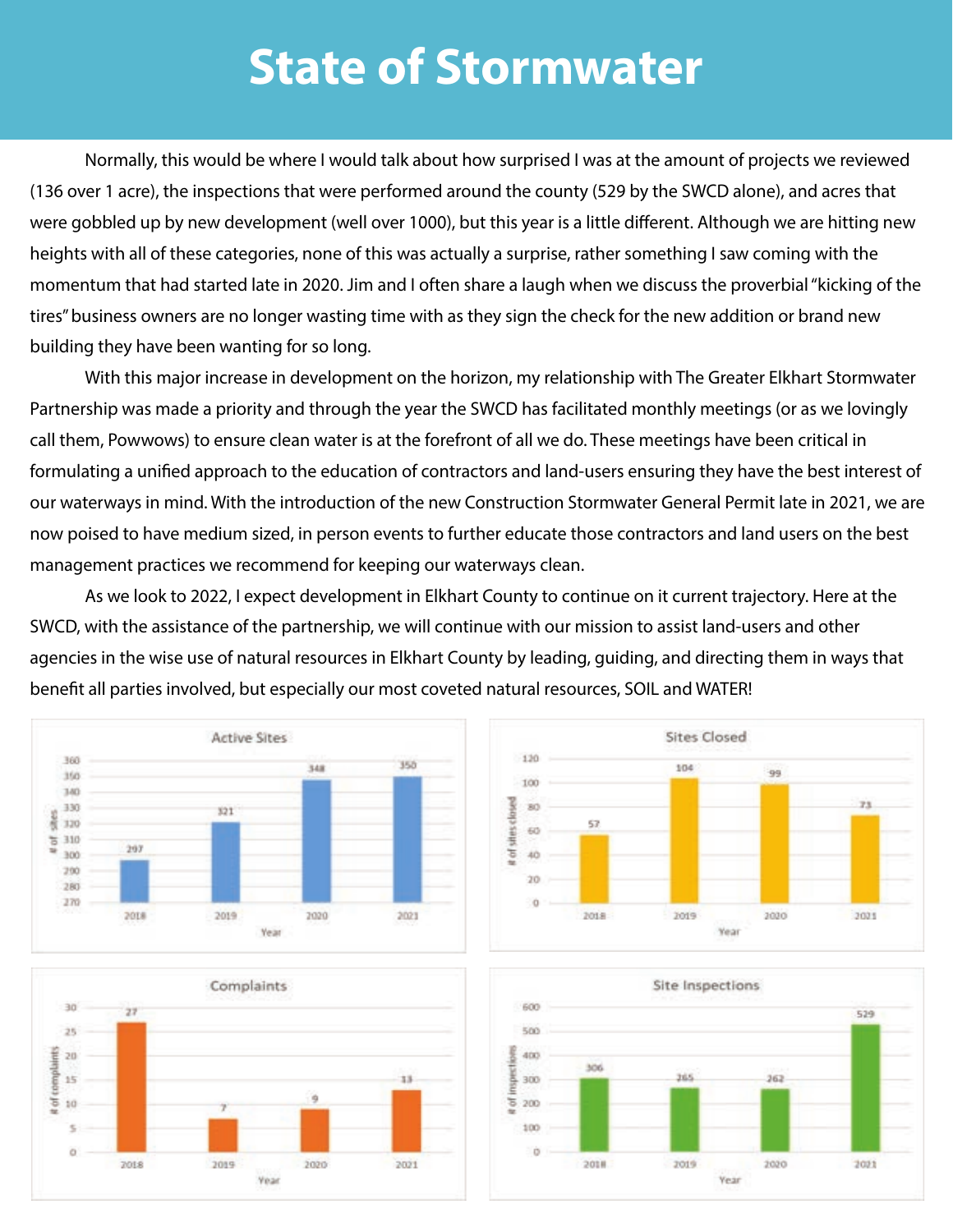# **Conservation in Agriculture**

#### **National Resource Conservation Service 2021 Programs**

| <b>Cropland Conservation Practices</b>  | Applied          |
|-----------------------------------------|------------------|
| Conservation Crop Rotation              | 136.1 ac         |
| Nutrient Management                     | 174.8 ac         |
| Field Border                            | 0.2ac            |
| Pest Management                         | 137.3 ac         |
| No-Til                                  | 137.3 ac         |
| Cover Crop                              | 2167.8 ac        |
| <b>High Tunnel</b>                      | 1470 sqft        |
| <b>Wildlife Conservation Practices</b>  | <b>Applied</b>   |
| Upland Wildlife Habitat Mgmt            | 22.8 ac          |
| Forest Stand Improvement                | 3.8a             |
| Wildlife Habitat Planting               | 2.3ac            |
| Refuge Crop                             | 191.2 ac         |
| <b>Conservation Cover</b>               | 13.6ac           |
| Brush Management                        | 3.8 <sub>a</sub> |
| <b>Hedgerow Planting</b>                | 700 ft           |
| <b>Livestock Conservation Practices</b> | <b>Applied</b>   |
| <b>Prescribed Grazing</b>               | 8.4 ac           |
| <b>Watering Facility</b>                |                  |
| Livestock Pipeline                      | 885 ft           |
| Heavy Use Area                          | 3750 sqft        |
| Comprehensive Nutrient Mgmt Plan        |                  |
| AG Energy Plan                          |                  |
| Pasture and Hay Planting                | 35.2 ac          |

Cover crops were the most popular conservation practice implemented through NRCS programs in 2021. This is the 8th year it has topped the conservation charts in Elkhart County. Wildlife related practices gained popularity in 2021 as well. The practices listed were implemented with help from the following Farm Bill Conservation Programs: Environmental Quality Incentives Program (EQIP), Conservation Stewardship Program (CSP), and Conservation Reserve Program (CRP).

### **Storm Water Alliance Management Program**<br>(SWAMP)

The Storm Water Alliance Management Program (SWAMP) was established to provide financial assistance to landowners to help implement conservation practices that reduce non-point source water pollution, especially sediment erosion, into waterways in Elkhart County.

SWAMP is a cost-share program assisting with up to 75% of the total cost of the conservation project. It is administered by the Elkhart County Soil and Water Conservation District and the Elkhart County Surveyor.

The program includes practices such as blind inlets, cover crops, filter Strips, grade stabilization structures, grassed waterways, and exclusion fencing. Through this cost share program, we had 60 participants planting 13,560 acres of cover crops, 5 acres of grassed waterways were installed on critical areas, 2 acres of filter strips were constructed on stream banks, and 1 blind inlet installed. All of these best management practices (BMP's) will help reduce the amount of sediment entering local ditches.

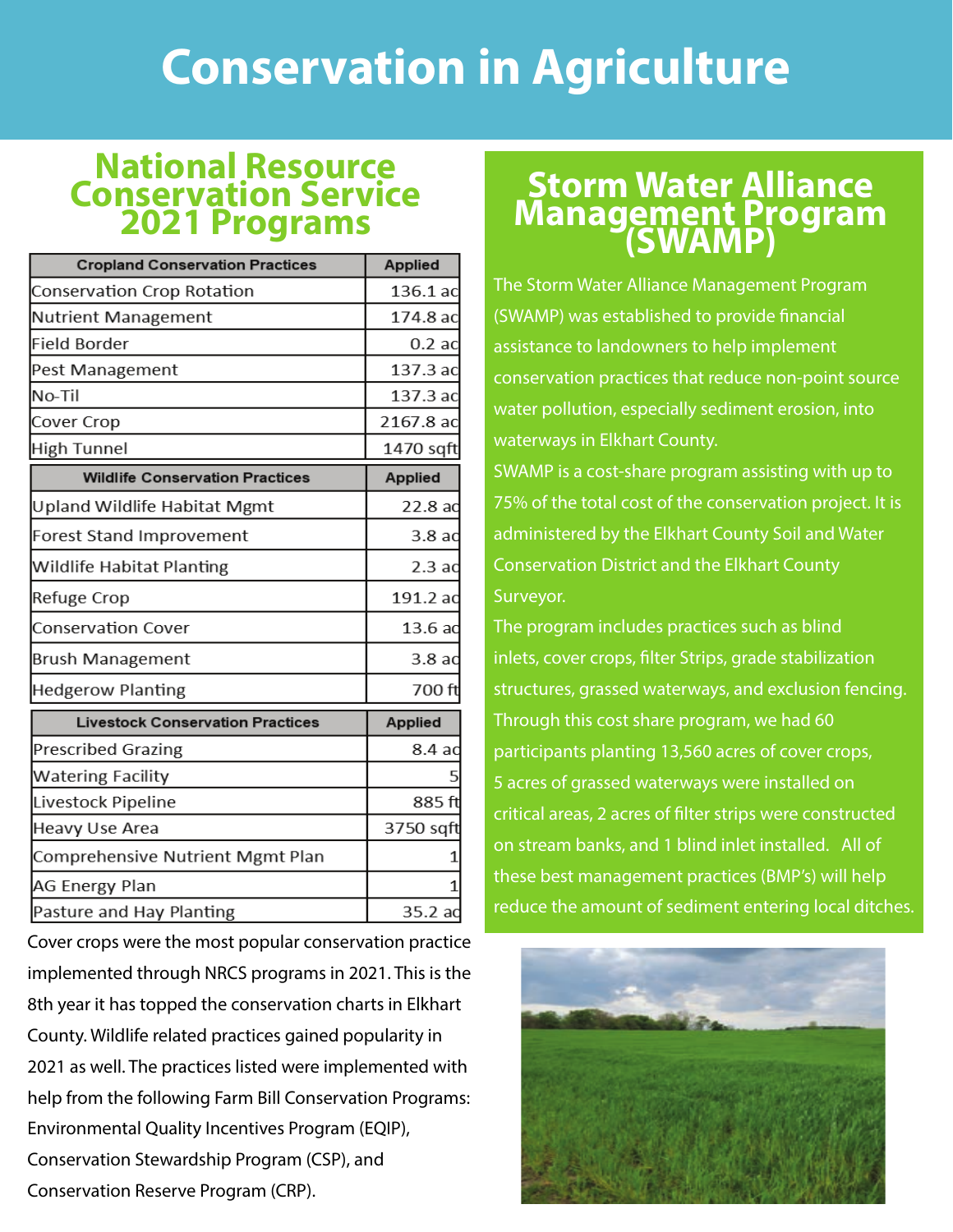# **Conservation Parnershp Directory**

#### **Board of Supervisors**

Tom Kercher, Chairman (top, left) Alex Wait, Vice Chairman (top, right) Dale Leer (bottom left) Dean Rink (top middle) Darrell Shover (bottom right)





### **SWCD Sta**

Jim Hess, District Manager (top right) Lora L. Atkins, Secretary (bottom right) Todd Clark, Conservationist (top left) Jenna Wait, Conservationist (bottom left)

### **NRCS Sta**

Wes Krug, District Conservationist

#### **Associate Supervisors**

David Bontrager, Joe Brown, Brian Campbell Gary Kauffman, Keith E. Miller

### **Farm Service Agency (FSA) Sta**

Jeff Beerbower, Acting County Executive Director Jenny Brosius, Program Technician

#### **Elkhart County Purdue Extension Sta**

Robert Kelly, County Extension Director; Nancy Borkholder, Secretary; Jeff Burbrink, Extension Educator; Brandy Cavanagh, Office Manager; Lindsey Caterina, NEP Community Wellness Coordinator; Penny Conover, Secretary; Jennifer Fink, Secretary; Sthele Greybar, Extension Educator; Julie Miers, NEP Assistant; Susan Stine, Secretary;